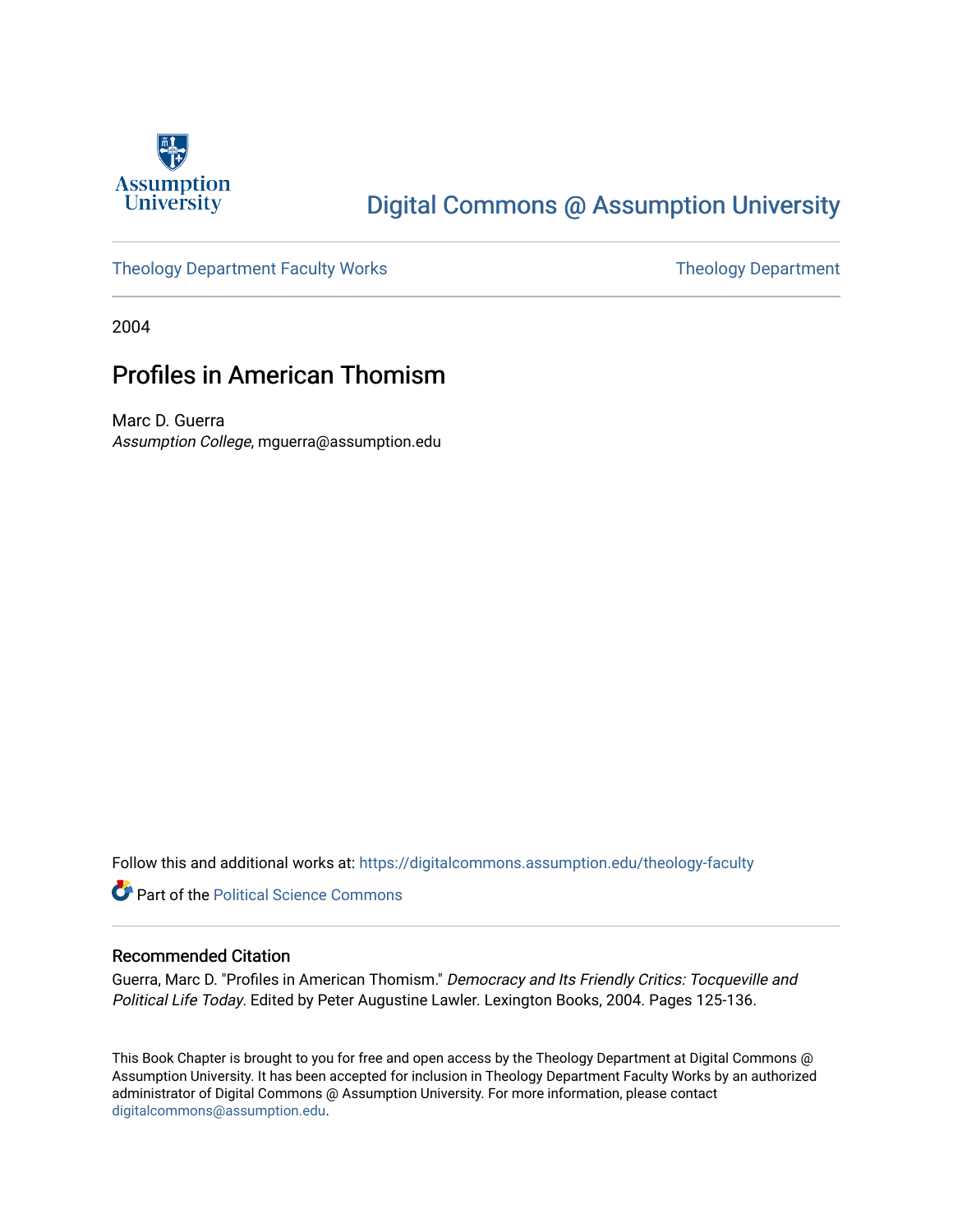## **Chapter 10**

I:

## **Prof1les in American Thomism**

## **Marc Guerra**

John Courtney Murray observed that one of the enduring political tasks of American Thomism is to defend the kind of "realist epistemology'' that grounds liberal democratic thought.<sup>1</sup> As an American and as a Catholic, Murray had a healthy appreciation of the ''political goods" articulated by what he called the "American proposition. "2 Murray praised American democracy for upholding such goods as the basic equality ofhuman beings, the defense of religious freedom, the belief that legitimate government must respect the consent of the governed, and the belief that human beings are endowed by the Creator with rights that limit the exercise of popular sovereignty. The American proposition was, then, worth defending precisely because it gave powerful political expression to the moral and spiritual truth about human beings. But Murray also believed that there was something potentially self-destructive about the way in which the notions of freedom and truth could be understood in America. Murray saw in the more rationalistic formulations of the writings of the American founding a tendency to "obscure" human freedom's constitutive relation to transcendent moral truth. This is why, Murray believed, Thomism would have to be able to defend a realist epistemology, since only a realist epistemology could explain the grounds of the genuine human goods upheld by the American proposition.

Murray then did not view the temptation to divorce human freedom from the notion of truth as a recent innovation in American moral and political thought. Rather than simply seeing this temptation as an outgrowth of the radical liberationist ideologies of the 1960s, he saw it as "a possibility ... inherent from [America's] beginning."3 Murray identified a tension in the political science of the American Founding between "a voluntarist idea oflaw as will" and "a tradition of natural law as inheritance [as an] intellectualist idea."4 In Murray's reading, the political thought of the American Founding thus stood in constant need of internal moderation. It continually needed to be reminded of the fact that the truths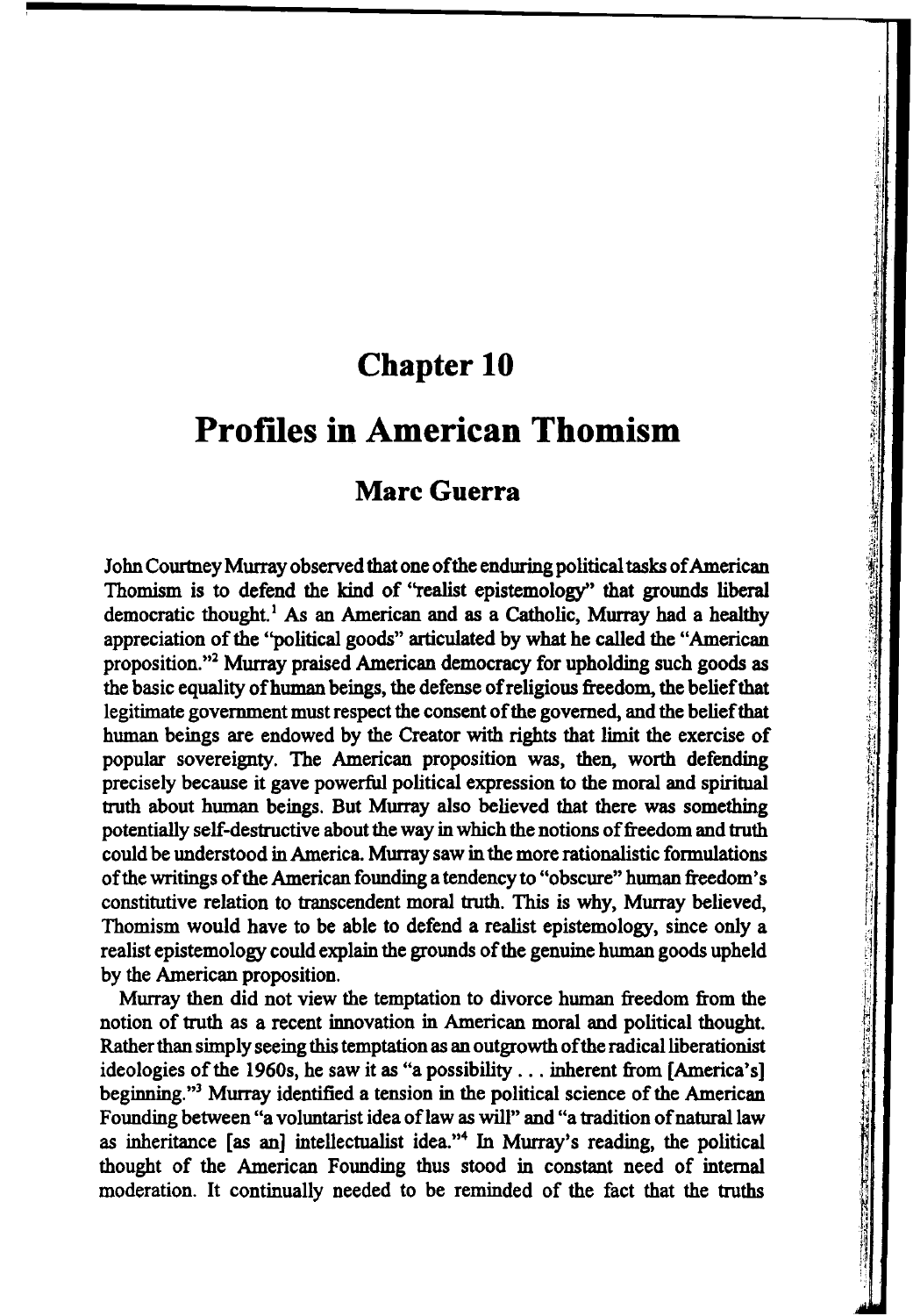II.  $\mathbf{I}$ I I

contained in the American proposition were ultimately grounded in a "realist" anthropology and natural law. By broadening and deepening what was true about the American proposition, in other words, Thomistic realism could show that the Founders, to use Murray's famous phrase, "built better than they knew."5

Murray developed this argument along two lines. On the one hand, he turned to those supports that could be found for democratic government in the works of St. Thomas. To this end, Murray drew upon St. Thomas' teachings on the social and political nature of man, the importance and integrity of the common good, and the role that virtue and morality play in political life. But Murray realized that the soundness of these teachings finally depended upon the persuasiveness of more ''metaphysical" and ''theological" arguments about the nature and dignity ofhuman beings. Along these lines, he set out to recover the kind of robust philosophical anthropology that informed St. Thomas' thought. Over and against the dehumanizing anthropology of early modem political philosophy, Thomism did not require "a basic betrayal of the existential structure of reality itself.''6 Consequently, it could affirm the rational, spiritual, and social nature of human beings and draw attention to the range of social, political, and spiritual goods that add to the true dignity of human life. By taking seriously what we reasonably can know about human beings, Murray argued, Thomism simultaneously was able to affirm both the naturalness of social and political life and what is ultimately transcendent about human life.

Perhaps no contemporary thinkers take the political challenge of American Thomism more seriously than Robert P. George and Peter Augustine Lawler. George and Lawler both identify themselves as American Thomists, albeit Thomists of differing and rather idiosyncratic types. Each shares an appreciation of the goodness of the American regime and of the account of human beings given by Christian revelation. Moreover, in recent years, both have published books, George's *The Clash of Orthodoxies* and Lawler's *Aliens in America,* that argue that Thomism finally gives the fullest account of the moral, political, and spiritual aspirations inherent in the American proposition.7

But despite these similarities, George and Lawler occupy two distinct positions within Thomistic political thought. While George and Lawler both argue that Thomism can help sustain democratic thought, they disagree about Christianity's fundamental relation to liberal democracy. Moving well beyond the boundaries of Murray's argument, George argues that the liberalism of the American Founding is for the most part "fully in line" with the "old-fashioned Liberalism" championed by "John Paul II and the contemporary Catholic Church."8 Lawler, on the other hand, remains more skeptical about the "full" compatibility of Christianity and liberal democracy, seeing their reconciliation as being more prudential and theoretical.

The disagreement between George and Lawler on this point draws attention to an internal tension in contemporary Thomistic political thought. For in its more thoughtful presentations, American Thomism is split over the fundamental relation of Christianity to liberal democracy. George and Lawler's works offer particularly illuminating examples of this split. As we shall see, their arguments on this matter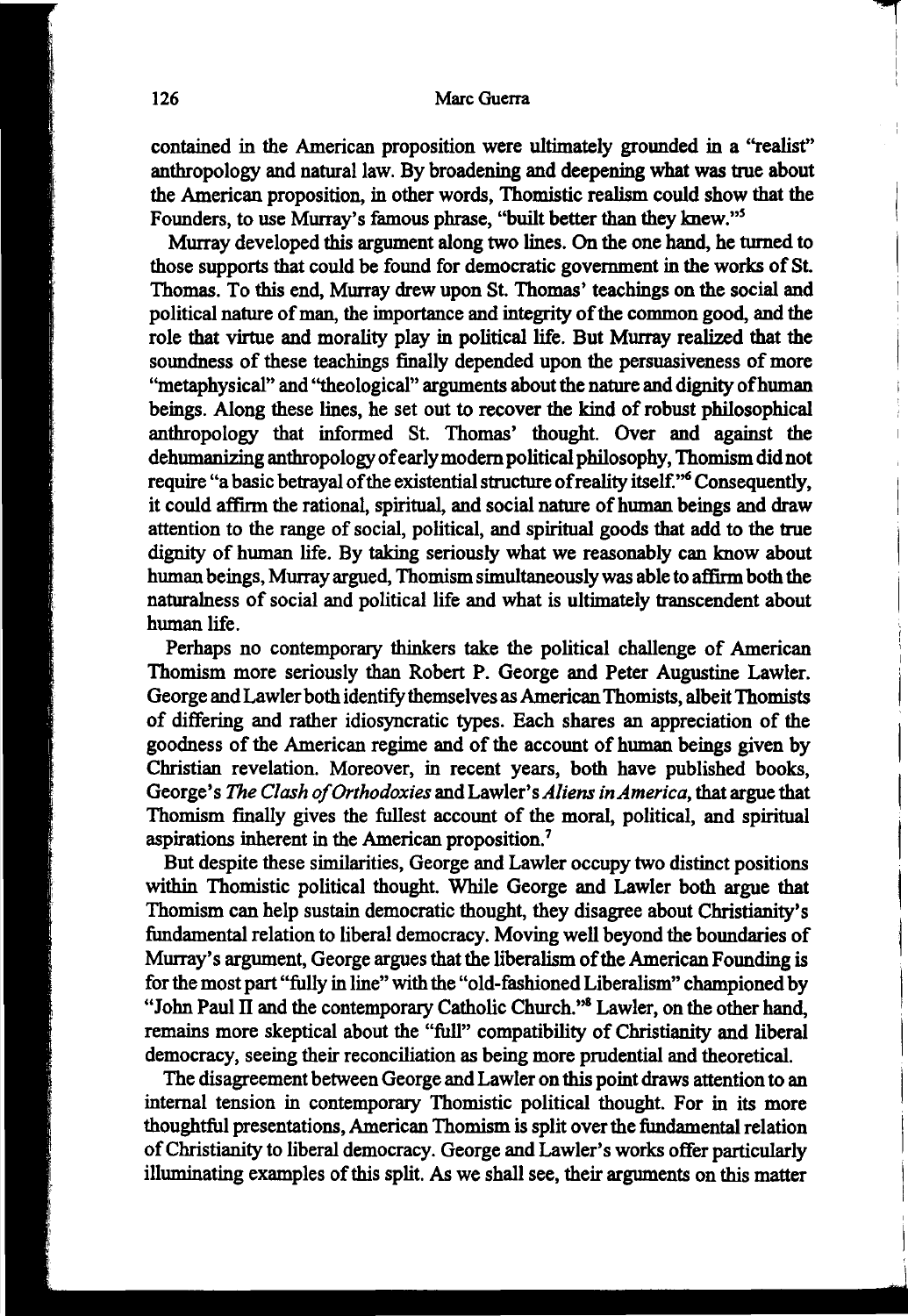reveal as much about their understandings of Thomism as they do about their seriousness as political thinkers.

### **Robert George's Old-Fashioned Catholic Liberalism**

Robert George is arguably America's most prominent natural law theorist. Professor of Jurisprudence and director of the James Madison Program in American Ideals and Institutions at Princeton University, George's thought is marked by an uncompromising and at times maddening desire for moral and theoretical clarity. Contrary to the obfuscating tendencies of so much of present-day ethical and legal theory, George's writings display both the logical rigor of analytical philosophy and the moral seriousness of natural law theory. The arguments George presents in *The Clash of Orthodoxies* about the relation of Christianity to liberal democracy are no exception to this rule.

George sets his discussion of Christianity's relation to liberal democracy in a series of reflections on the often "clashing" moral orthodoxies at the heart of today's "culture wars." George views the contemporary culture wars not simply as a debate between two different moral codes but rather as a fight over the very nature of morality itself. It is a war, in George's view, between those who adhere to traditional biblical teachings on morality and those secular "liberationists" who deny the validity of any and all moral codes.

Today's moral liberationists, as George shows, believe that human beings are fundamentally autonomous moral agents. Consequently, they see human beings as essentially free from all but the most minimal moral and political restraints. George traces the intellectual origins of this radically libertarian view of human freedom back to the powerful doctrines of moral relativism that came to animate the thought of mainstream social science in the 1960s. Such thought claimed to have scientifically "discovered" that moral codes were ultimately the product of a series of historical and cultural prejudices and that all moral teachings were in truth arbitrary and conventional. Having severed any principled connection between human freedom and transcendent moral truth, it championed a view of human beings as radically autonomous moral agents whose personal dignity required nothing less than the full exercise of human freedom. George sees this ideology as lying behind what have now come to be viewed as such mainstream social and moral orthodoxies as "feminism, multiculturalism, gay liberationism, [and] lifestyle liberalism."<sup>9</sup>

But as George argues, the secularist moral orthodoxy is in the end built on a series of questionable dogmatic assertions. Chief among these is its denial of any transcendent moral order. For the argument it advanced is only defensible if one accepts the radical claim that reason is in fact incapable ofknowing any moral truth, that human beings really know nothing about the basic structure of the moral universe. Conflating the claim to moral truth with the claim to complete or perfect moral knowledge, it transforms moral truth from something that reason "discovers"

'I·

' "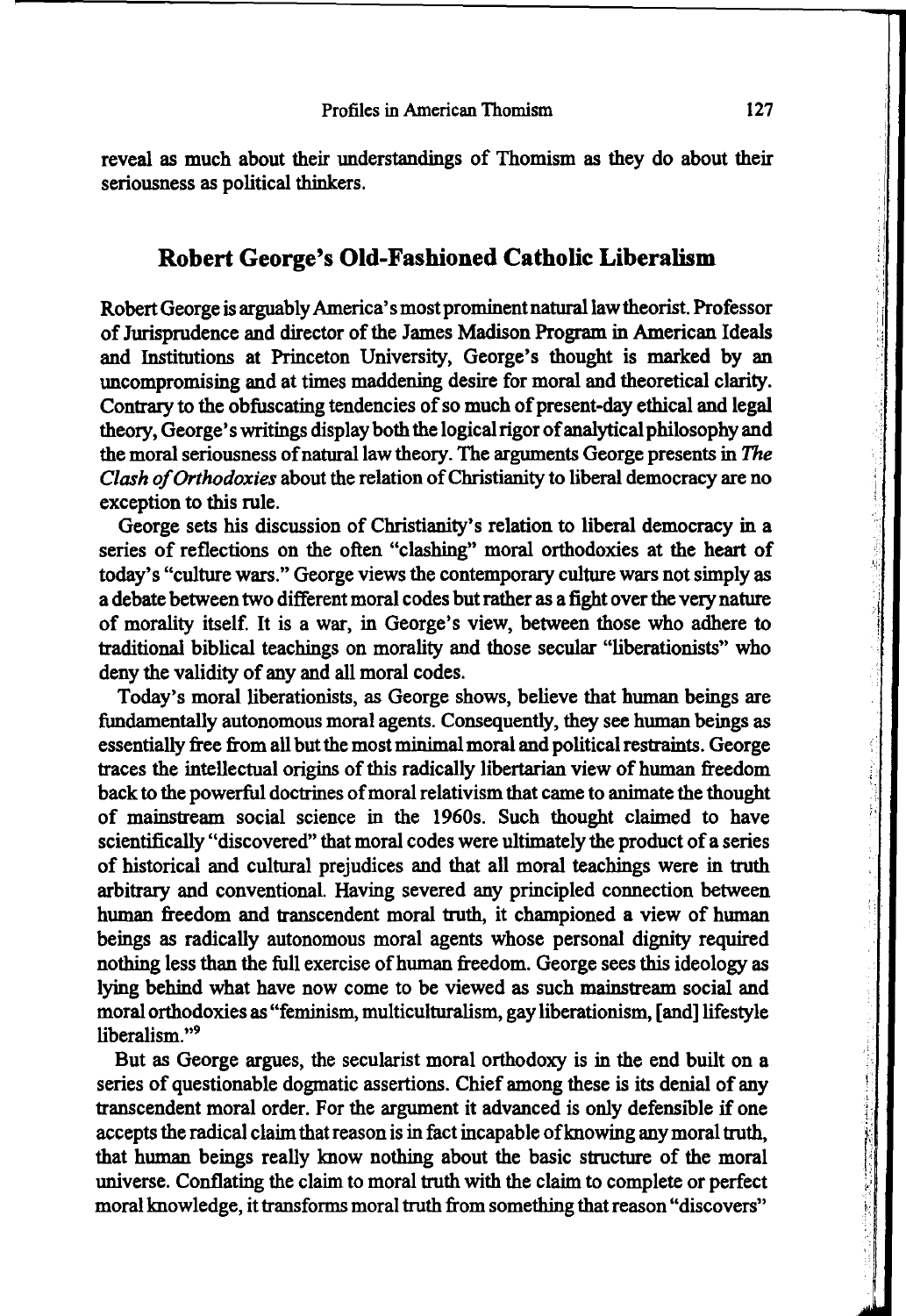by reflecting on the moral contents of human life into something that the human will "creates or expresses." As a result, it inevitably reduces all moral questions simply to matters of personal or volitional consent. And yet, by so doing, this radical view of human liberty, George demonstrates, renders itself theoretically indefensible. For by allegedly liberating human beings from all types of moral claims, it makes it impossible to explain the legitimacy of any of the various things the human will desires. The claim to radical moral autonomy, in other words, is thus theoretically incapable of explaining why human goods are desirable. Indeed, within its framework, the very idea of any human good, let alone those political goods secured by liberal democracy, necessarily becomes unintelligible.

Over and against secular orthodoxy's perverted view of human liberty, George champions the notion of "ordered liberty" present in the thought of the American Founders and currently defended by the Catholic Church. This view of human liberty, George argues, is capable of affirming the genuine human goods upheld by liberal democracy precisely because it realizes that authentic human freedom is finally grounded in a transcendent moral order. It is therefore a mistake to see George's powerful critique of the libertarian excesses of today's reigning secular orthodoxy as being rooted in a politically conservative hostility toward liberal democracy. On the contrary, George is an articulate and staunch defender of the goodness and desirability of liberal democracy. He praises liberal democracy for its ability to secure such things as the rule of law, the political participation of free individuals, and the promotion of human rights. Moreover, siding with the thought of Pope John Paul II, George ultimately believes that liberal democracy is "the system of government most in keeping with the fundamental Christian belief in the equality in human rights and dignity of every human being."<sup>10</sup>

George recognizes that the Roman Catholic Church historically has not always embraced liberal democracy. Indeed, much of the Catholic Church's moral and political thought in the eighteenth and nineteenth centuries was characterized by its religious critique of liberalism. George is also aware that even ''today, certain Catholic conservatives-the sort of conservatives who are decidedly not what I am calling old-fashioned liberal—remain suspicious . . . as to whether democratic political principles are compatible with Catholic faith."<sup>11</sup> The so-called Catholic conservatives George here speaks about are in truth both a theologically and politically diverse group. In America, for instance, this group would include current Catholic thinkers that are as intellectually diverse as the theologian David Schindler and the political scientist Robert Kraynak. What such Catholic conservatives have in common, however, is the belief that on the level of principle there are important differences between liberal democracy's and Christianity's teachings about human beings and human liberty.

In George's view, such conservative Catholics, however, typically make the mistake of basing their understanding of liberalism exclusively on the kind of anti-Christian and anticlassical thought that animated the actions of the French revolutionaries. This strand of liberalism clearly advocated the kind of ''moral and religious subjectivism, relativism, and indiffertism" that George sees as being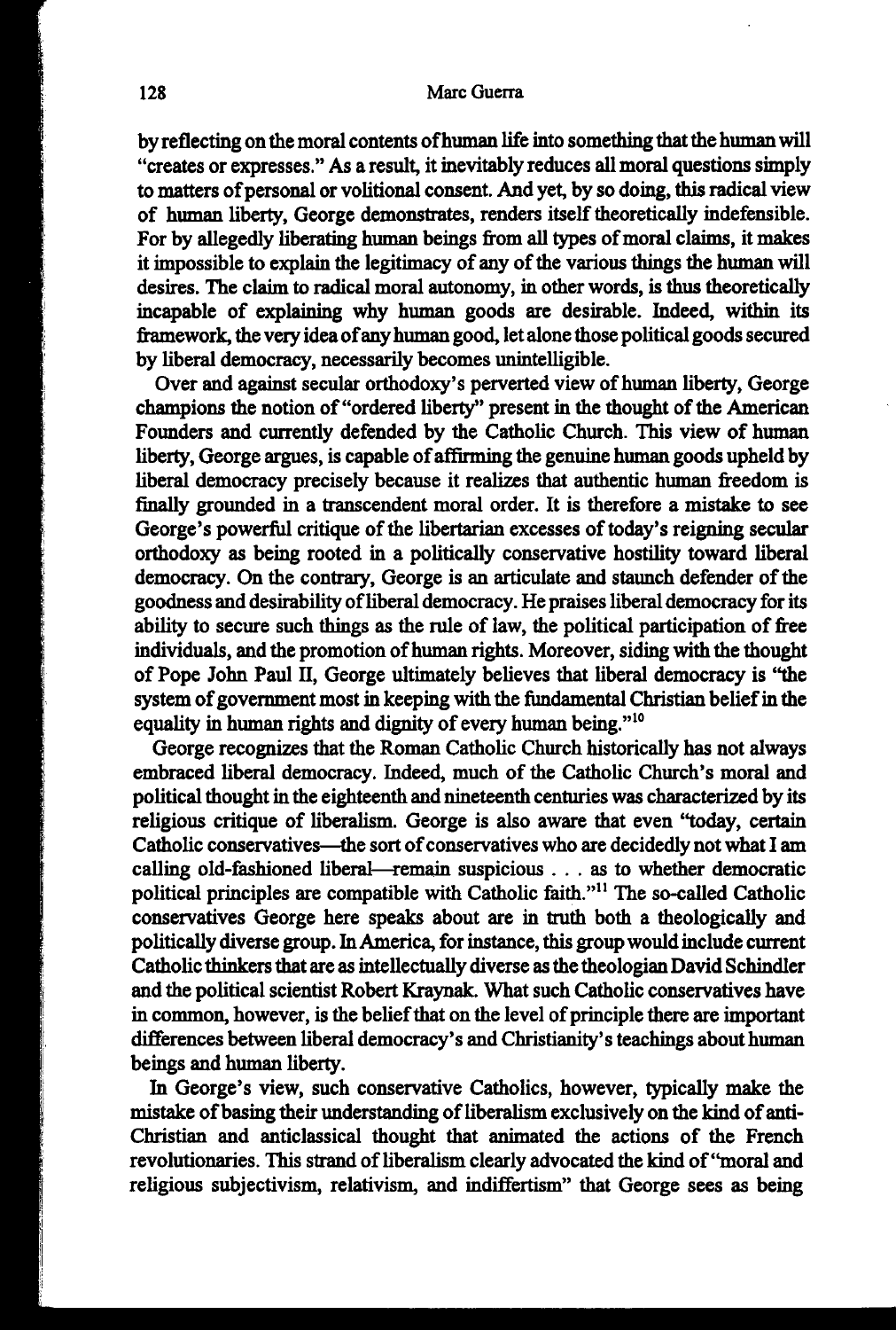inimical to the tenets of the Catholic faith. 12 But this is not the only current in modern liberalism as George points out. What conservative critics of liberalism too often fail to see, George argues, is that there are other, healthier strands of liberalism "developed largely by British and American thinkers and manifested in the words and deeds of the American Founders" that do not pose the same type of fundamental objections to Christian faith. 13

While George does not here explicitly address the teachings of early modem political philosophy that ground this other "healthier form" of liberalism, he briefly touches upon them in his discussion of the central political role that individual rights play within liberal democracy. Such rights, he observes, are in fact "central to" this tradition of liberal democracy. But what separates the Anglo-American view of rights from its French counterpart is that it integrates the idea of individual human rights into a broader understanding of human beings as participants in a created order that itself reveals the moral structure of the universe. Far from viewing human beings as radically autonomous moral beings, this conception of "ordered liberty" tethers human liberty to transcendent moral truth. By so doing, it then severely limits radical libertarianism's efforts to view human beings as "atomistic" individuals that possess a "right" to moral subjectivism.<sup>14</sup> The conception of rights that is then operative in the kind of Catholic liberalism that George advocates and claims is fully in line with the liberalism of the American Founding is thus one that grows out of an earlier tradition of natural law. Indeed, as George repeatedly asserts, within this type of liberal order human beings possess duties proscribed to them by the natural law in addition to the rights that flow from these prior duties.15

The fundamental question that George's account raises, however, but finally does not adequately address, is whether this alternative, healthier form of liberalism really has no principled connection to the other form of liberalism that George himself admits is incompatible with the moral and spiritual demands of Christian faith. Put differently, George's reflection does not finally address the question of whether or not the philosophy of liberalism, even in its Anglo-American presentation, does not necessarily require viewing human beings as being in some important respect free from all natural and divine restraints. Truth be told, George indirectly recognizes this problem. He notes, for example, that ''reasonable people" can, and in fact do, question whether modernity's very idea of individual rights does not ultimately contain the theoretical seed of libertarianism's radical view of human freedom. Along similar lines, he notes that when used properly, that is carefully, the "language of rights" is "of great value in articulating the requirements of social justice" in liberal democratic regimes.<sup>16</sup> But such acknowledgments of the important need to qualify liberal thought in the end only begs the question further: Are the two kinds ofliberalism George describes truly unrelated? Is the philosophic liberalism of the American Founders entirely different from the liberalism of the French revolutionaries? And if it is not, what then does this say about how Thomistic political thought should address the question of the theoretical relation of Christianity and liberal democracy? These are in the final analysis philosophical

L

 $\tilde{F}$ ! 1.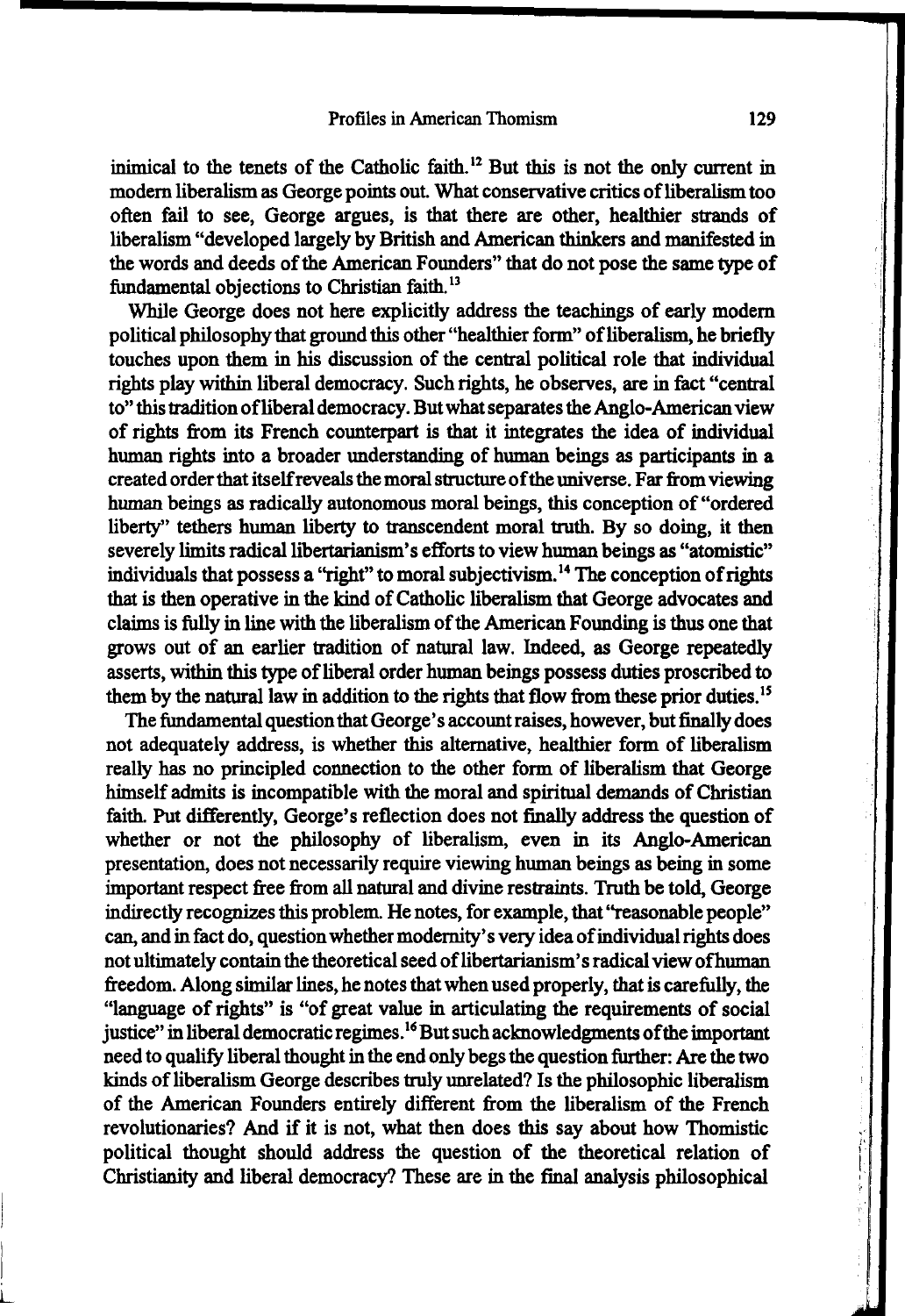questions that George's political reflection on the old-fashioned liberalism of the Catholic Church is incapable of answering.

## **Peter Lawler's Decision for Natural Law**

Peter Lawler is one of the most thoughtful and for that reason original Christian political thinkers writing today. A prolific writer, Lawler has written on subjects as seemingly diverse as the threat biotechnology poses to human dignity to the Christian undertones of the film *The Last Days of Disco.* Yet almost all ofLawler's writings are born out of a common intellectual concern: the need for modern human beings to come to terms with what Pascal called the "greatness and misery of man." Lawler's *The Restless Mind* (1993), for example, examined how Tocqueville's defense of liberalism was in part motivated by his admiration of the "greatness and misery of the self-conscious mortal being." Similarly, his *Postmodernism Rightly Understood* (1999) argued that contemporary skepticism about, and dissatisfaction with, modernity ironically paved the way for a much-needed return to the kind of Thomistic-Pascalian realism practiced by thinkers like the Southern Catholicnovelist-psychiatrist-philosopher Walker Percy.

Lawler's *Aliens in America* takes advantage of the opening that postmodern thought gives to a return to Thomistic realism. At the heart of this book lies a deep reflection on both what it means to be a human being and what modem liberalism, particularly in its American presentation, says human beings are. And yet it is precisely because Lawler engages in this serious philosophical reflection on the nature of modem liberalism that he is able to show why natural law thinking finally offers the best available account of the nature of human freedom *and* of our natural and ineradicable longings for the eternal. Simply put, this serious work ofThomistic political reflection offers a substantive and compelling account of what such a return to "Thomistic realism" actually has to offer American political thought today.<br>As Lawler shows, the American Founding was in some sense a philosophic act,

or at least an act performed by the philosophically informed. And the central philosophic player in the act was Thomas Jefferson. While clearly indebted to ~ Locke's political and philosophical teachings, Lawler's Jefferson is not simply a , dyed-in-the-wool Lockean. Rather, Lawler brings to light the fact that Jefferson was j a rather eclectic and original thinker who combined Lockean, Epicurean, and Christian elements in his thought. Like Locke, Jefferson also understood the modem 1 liberal regime as being founded on a great philosophic abstraction: the rightsbearing individual. For Jefferson's political liberalism, like Locke's, also, sought to secure for human beings living in civil society the full realm of freedom they supposedly possessed in "the state of nature." Appealing to man's original freedom from all natural and divine restraints, he developed a notion of rights that saw man's freedom as more fundamental to his being than any artificial social, political, or religious association.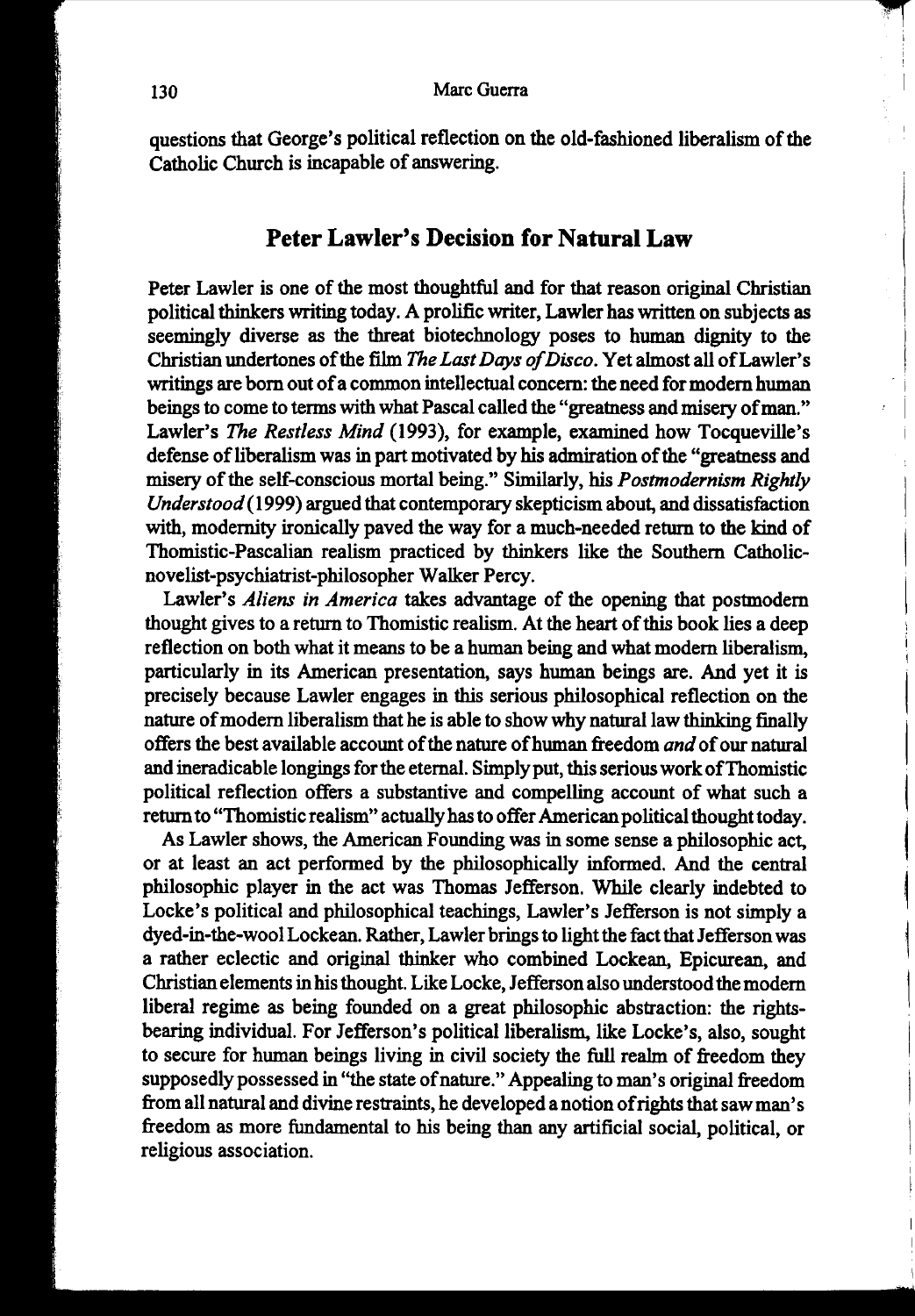This appeal to the "primordial" freedom man enjoyed in the state of nature, Lawler notes, had the effect of changing the very way that human beings tended to view themselves and the world. For inasmuch as they understood themselves most fully as individuals, human beings would henceforth be inclined to see the security of rights, which did not come from "God or nature but by human beings themselves when they institute government," as being "the really valuable thing."<sup>17</sup> They would thus tend to view all human actions and ties as "matters of consent" and all forms of "government as ... human constructs" designed to satisfy man's allencompassing "desire for safety."18 As Lawler points out, to the extent that it was truly effective, Jefferson's notion of rights perpetuated Locke's view ofhuman life as "a tale of self-liberation in the absence of a living, and giving God" and a quest to secure the security and comfort that made human life worth living. 19 Unlike George, in other words, Lawler does see in Jefferson's philosophical teaching on individual rights some of the theoretical seeds for today's libertarianism. For at the theoretical core of Jefferson's idea of individual rights, lies the image of human beings who are naturally free to construct the moral and political universe.

But as Lawler shows, Jefferson also understood that there was something both politically deficient and existentially untenable about this teaching. Jefferson recognized that left on its own, the doctrine of the rights-bearing individual was theoretically incapable of explaining why such radically free individuals would understand themselves as having any social and political obligation to others. The realization of this fact, in Lawler's view, is what prompted Jefferson to turn to Christianity's moral teaching about human beings' social obligations to others. Yet Lawler does not believe that this turn was simply rhetorical or that it was purely motivated by political utility. Drawing on Jefferson's correspondence with Benjamin Rush, Lawler sheds light on the sincerity of Jefferson's belief that human beings really do have moral and social obligations to other human beings. Jefferson thus turned to a despiritualized version of Christianity's moral teaching, in other words, because he realized that there was something lacking in philosophic liberalism's account of the lived experience of human life.

Lawler interestingly traces the roots of this tension in Jefferson's thought back to his attraction to the teachings of the ancient Epicurean philosophers. In so doing, Lawler draws attention to the Epicurean resonances that lie at the heart of modern liberalism's account of human beings. Like Epicureanism, philosophic liberalism also claims that human beings are most naturally asocial beings and that moral and political life is at bottom unnatural. What is more, both see the enjoyment ofhuman happiness as being most properly a private affair, a form of tranquility that comes from a type of "happiness" that man constructs and enjoys by himself. Yet the two ultimately differ over whether or not this happiness is truly obtainable for human beings. The classical Epicureans clearly believed that it could. Their modem counterparts like Jefferson, Lawler suggests, are far less certain of this fact. Having been touched by modernity's claim ofhuman beings' relative isolation in the world, they felt the ''uneasiness" that comes from this sensation more deeply than the ancient Epicureans. As Lawler puts it, "the real human experience at the end of the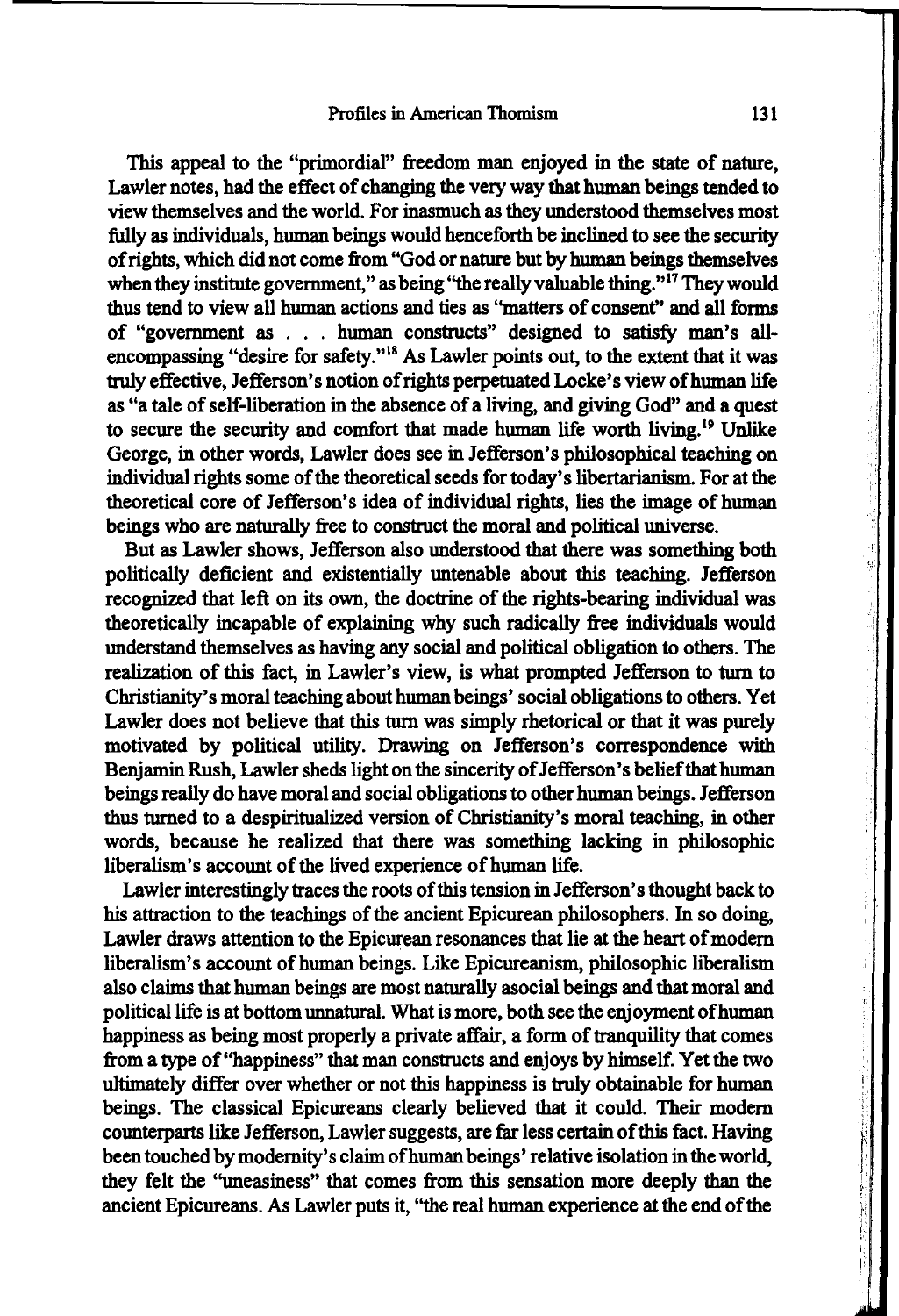destructiveness of the modem era is a spiritual vacuum at the heart of human existence."<sup>20</sup> Taken seriously, the creative but false anthropology championed by philosophic liberalism makes it "impossible for human beings to experience themselves as reasonable, happy, or secure."

In Lawler's view, "the best" and "most reasonable" alternative to philosophic liberalism's reductionist account of human beings and political life can be found in the robust kind of natural law reinterpretation of the American Founding given by the Catholic theologian John Courtney Murray. Lawler's reasons for advocating such a return are twofold: (1) modem human beings need a theoretically coherent way of responding to today's increasingly "destructive mixture of libertarianism and technology'' and (2) ''most human beings can live well, even better, in light of the truth about themselves." Lawler, like Murray, recognizes that the philosophical anthropologies that liberal democracies such as America rely upon ultimately do not articulate a single, coherent account of human beings and human life. Rather, they typically employ what Walker Percy called a "mishmash" anthropology, a politically useful, but theoretically incoherent, account of human beings that combines incompatible rationalistic and theological elements. The virtue of this mishmash anthropology, as Lawler subtly shows, however is that its theoretical incoherence provides a ''prudential" opening for the "reductionist" elements of philosophic liberalism to be broadened and deepened by natural law thinking.

Following Murray, Lawler also offers a reinterpretation of the Founding along natural law lines. For Lawler, the reductionist elements present in the writings of the Founding are then best understood not as wholesale rejections but rather as truncated modifications of America's Christian natural law inheritance. Lawler consequently views the moral and theoretical reductionism that characterizes some of the Founders' thought as the result of a self-imposed philosophical narrowness that was adopted for the sake of political expediency. By placing such elements within the framework of natural law, it is possible to see how they help explain the moral and political grounds for democratic self-rule as well as human beings' natural moral and social desires to "know and love other human beings and God."

Lawler therefore sees the primary crisis that confronts liberal democracies such as America as being theoretical in nature. Indeed, as his subtle analysis of Jefferson's thought points out, what liberal democracy lacks but needs most is an account of human beings and the world that can actually make sense of the genuine moral and spiritual goods that it politically secures. Natural law thinking provides just such an account. By acknowledging a moral order that is finally not of man's making and ''the sovereignty of God over nations as well as individuals," natural law is capable of giving political life its "fundamental human meaning."<sup>21</sup> Viewed in this context, the tum to natural law that Lawler advocates is really seen to be part of a broader return to a distinctively Christian tradition that the architects of modem liberalism may have misunderstood and distorted, but ultimately helped perpetuate.

However, for Lawler the return to natural law thinking ultimately requires a prior, ''metaphysical decision" for natural law. That is, the return to natural law cannot simply take the form of a more or less willful assertion of a preference for a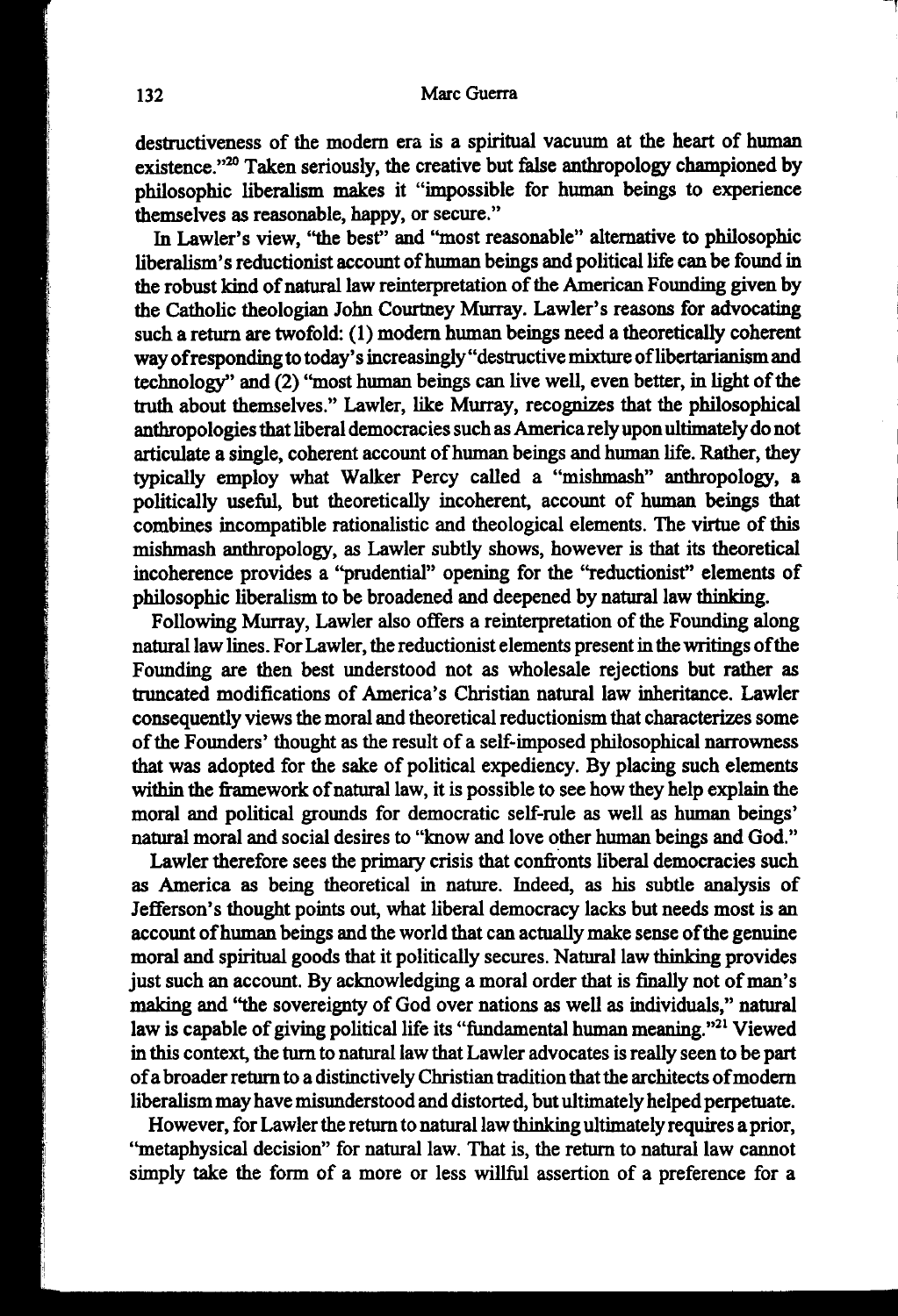politically useful conception of a fixed moral order. In sharp contrast to other contemporary Thomists like Germain Grisez and John Finnis who advocate a tum to a largely metaphysically neutral natural law, Lawler defends the decision for natural law because natural law articulates what we know to be metaphysically true about human beings. The "foundation of the natural law tradition" thus rests on human beings' natural and moral "apprehension that human freedom is limited [and ordered] by God's sovereignty."22

Lawler's metaphysical decision for natural law is then finally not a willful existentialist decision for order over moral chaos. On the contrary, it is most deeply a decision *that* the human goods and moral order articulated by the natural most reasonably corresponds to what we actually know about human beings and the universe in which they live. Lawler, like Murray, thus "decides" in favor of natural law because it corresponds to the truths about human beings and human life that are disclosed through a realist epistemology. For what natural law in fact points to is that human beings are ultimately and in some mysterious way moral, political, social, and spiritual beings. They are beings that take part in the genuine goods of the human world but at the same time beings that long for something eternal that transcends this world. Or as Lawler puts it, what the realism ofnatural law truthfully reveals is that human beings are "the beast with the angel inside" and as such they can never be more than "ambiguously at home in this world." And for this reason, Lawler maintains, the metaphysical decision for natural law "deserves to prevail over rival doctrines on empirical grounds alone."<sup>23</sup>

In advocating a return to natural law thinking, Lawler thus goes a long way to developing precisely the kind of rich philosophical anthropology that Pope John Paul II argues is lacking in contemporary thought. Pope John Paul concludes his powerful defense of the dignity of human reason and the interdependence of faith and reason in his encyclical Fides et Ratio by noting that what modern liberal moral and political thought most noticeably lacks is "a philosophical anthropology and a metaphysics of the good."24 Having slowly lost an appreciation of the variegated goods of human life that this kind of anthropology and metaphysic is capable of articulating, liberal moral and political thought characteristically takes refuge in an "ethic" that is finally either "subjectivist" or "utilitarian."<sup>25</sup> Natural law thinkers such as Lawler, however, clearly do not follow this well-beaten path. Indeed, to the extent that they approach such "ethical" questions from within the theoretical context ofnatural law, their moral and political reflections on specific questions are able to shed a light on what is truly good and desirable about human life.

Lawler's natural law approach is especially adept at drawing attention to the reductionist and finally dehumanizing view ofhuman beings that animates so much of today's discussion, on both the right and the left, about the problem of biotechnology. Lawler is clearly no Luddite. He is too thoughtful and too much a partisan of human physical and psychic well-being to be numbered among those critics who characteristically oppose every and all biotechnological advancement. At the same time, he realizes that biotechnology's increased ability to biologically alter our minds and human nature poses a real, fundamental threat to our dignity as

)1 :~.ii 'i' .~i

-,1

i manakatan sebuah sebuah kecamatan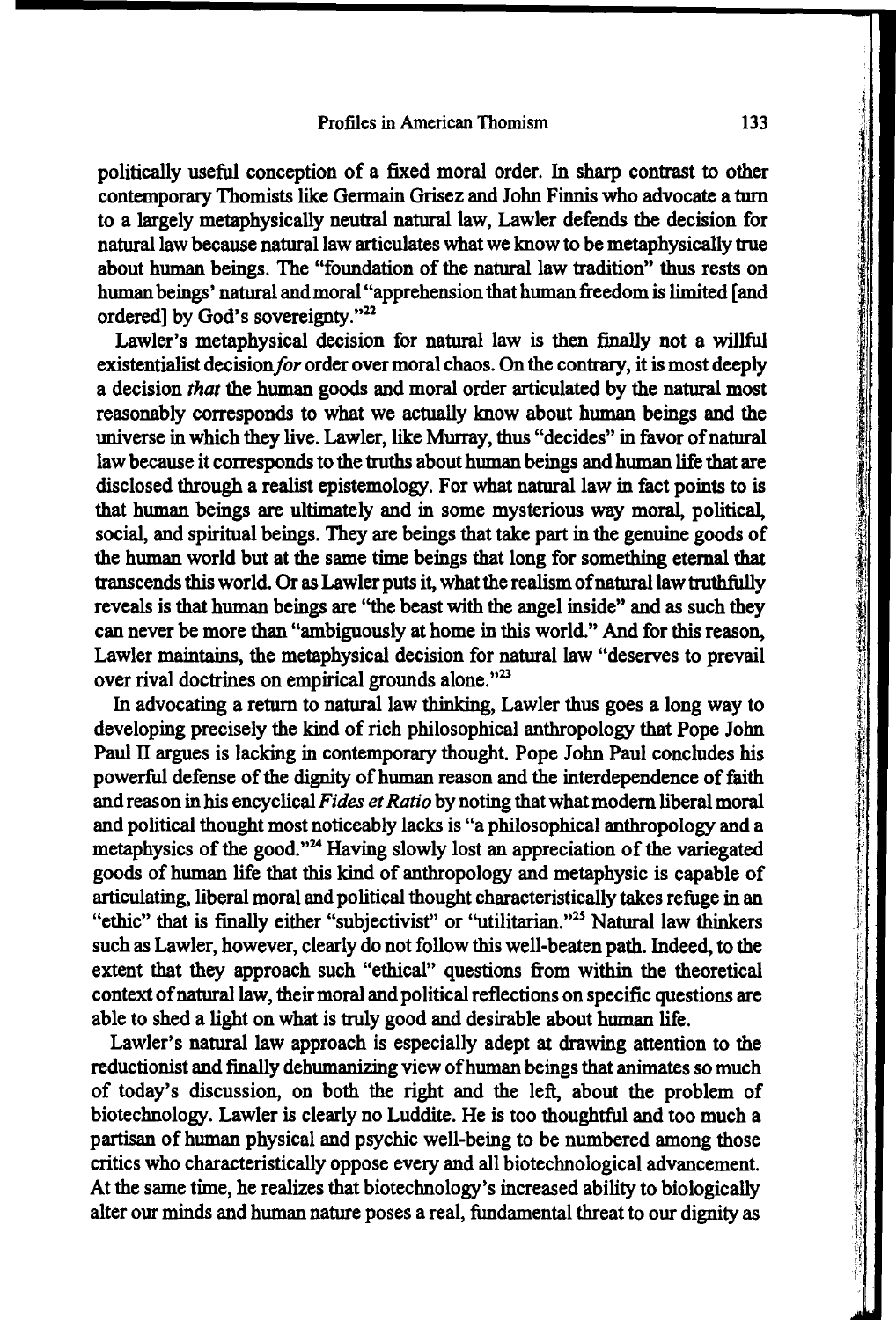human beings. Lawler thus sees the burgeoning biotech revolution as something of a mixed blessing. He soberly looks forward to ''the good" that new biotechnologies will undoubtedly do by allowing many of us to live longer and healthier lives. Yet, with equal sobriety, he also worries that some of the emerging biotechnologies in neuroscience and psychopharmacology will alter the very way that we perceive and experience human life.

The kind of natural law approach that Lawler takes to questions of biotechnology is then acutely aware of the all-too-human costs we could impose on ourselves through our use of biotechnologies. It weighs the human worth of specific biotechnological advancements not in terms of the "rights" ofhuman self-ownership or the degree to which they contribute to a "culture of death," but rather whether they contribute to what C. S. Lewis aptly called "the abolition of man."<sup>26</sup> Recognizing that human beings are more than mere bodily beings, natural law thinking is capable of explaining why the belief that physical health is *the* greatest good inevitably runs the risk of sacrificing the moral and spiritual goods that make our lives both distinctively human and genuinely worth living.<sup>27</sup> Simply put, for natural law thinkers like Lawler, the real danger that an unfettered acceptance and use of biotechnology poses is that it makes all-too-real the possibility for us to intentionally and perversely choose to flatten our souls by "surrendering" the genuine good of "human self-consciousness" to the supposedly unqualified benefits of physical and psychic "comfort."28

Natural law thinkers like Lawler, in other words, understand that to do justice to what is really morally and politically good for human beings it is necessary to appreciate, if even only imperfectly, the variety of legitimate but competing goods that all contribute to the true dignity of human life. The curious thing about human self-consciousness, as C. S. Lewis pointed out, is that it requires us to acknowledge ''the law which is peculiar to [our] nature, the law [we do] not share with animals or vegetables or inorganic things,  $\dots$  the one [we] can disobey if [we] chose."<sup>29</sup> And as Lewis also noted, this acknowledgment initially should give us "cause to be uneasy." For it requires us to come to terms with the initially uncomfortable truth that there is only "one case" in the visible universe where this "dismay[ing]" fact applies, "our own case."<sup>30</sup>

Philosophical natural law thinkers like Lawler therefore remind modem human beings of an important, if increasingly untimely, truth. Employing a "realist epistemology," they resist the modem temptation, indulged in today by thinkers like Francis Fukuyama and other proponents of a morally serious sociobiology, to fully integrate human beings into the goods of the biological world. For they recognize that ultimately human beings naturally desire a good that transcends the finitude of the biological world and therefore that we can only ever be, as Lawler puts it, "ambiguously at home" in the world. Their thought thus seeks to humanize and transcend the realm of mere human biology by incorporating it into the spiritual realm of reason-to view the various goods of human life in light of the high and not the low. That it is necessary to give this kind of account of the ultimate goods

● 「大学のことを、そのことを、そのことを、そのことを、そのことを、そのことを、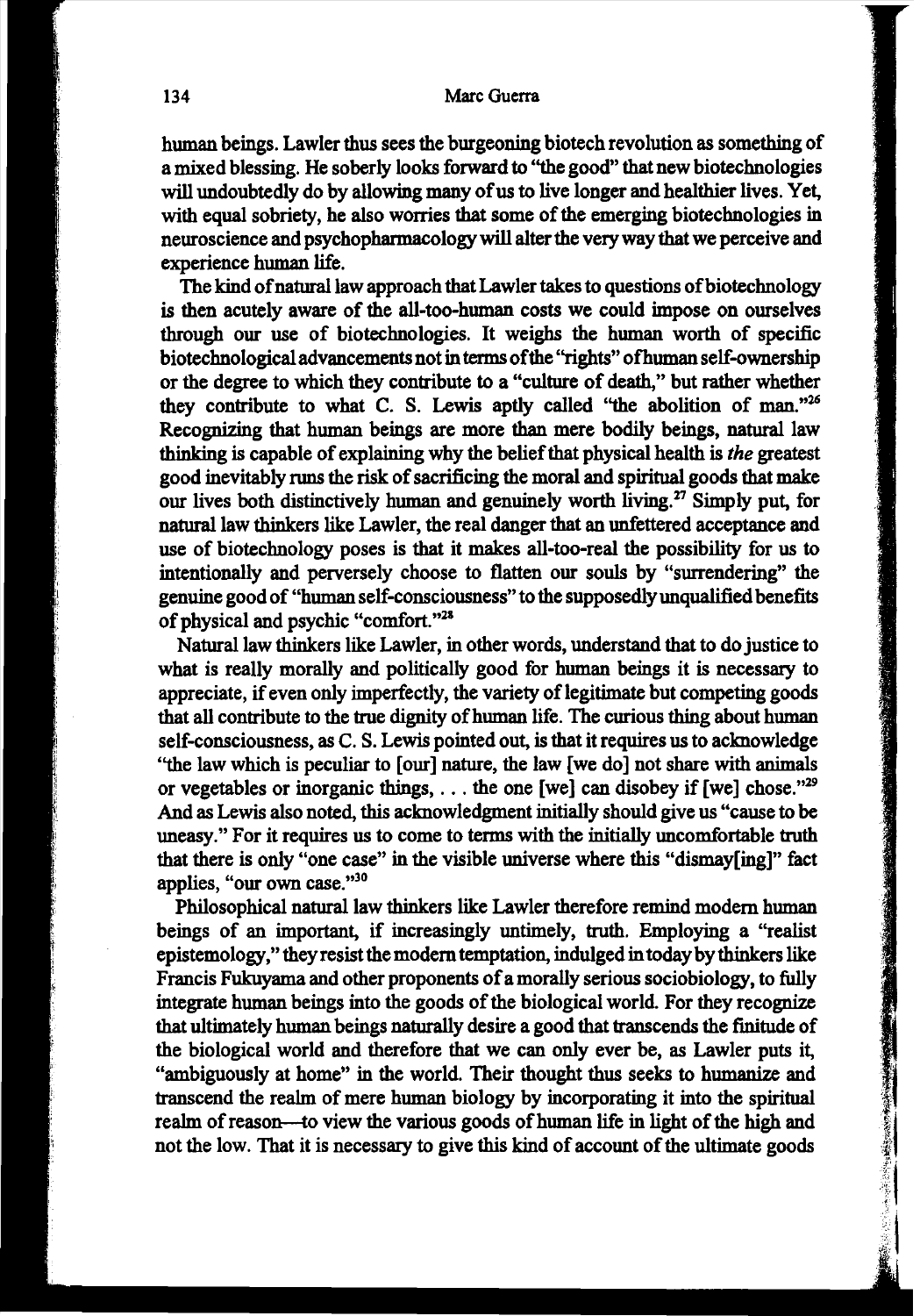sought in human life, as natural law thinkers like Lawler remind us, is in fact the "strange truth about our souls."

### **Conclusion**

To different degrees, the Thomistic political reflections of George and Lawler both draw attention to the problem that American democracy currently has with maintaining the kind of ordered liberty it needs for its health and survival. This problem is not new. For more than forty years, political thinkers increasingly have spoken about this "crisis" in liberal democracy. And yet as Lawler shows, this problem cannot, in the final analysis, simply be reduced to an epiphenomenon of the liberationist doctrines of the 1960s. Rather, it is a problem that plagues and will continue to plague liberal democracy because it feeds off of the very idea of human life and ofhuman freedom that philosophic liberalism so powerfully articulates and defends.

How, then, we may ask, should Thomistic political science respond to this political and philosophical challenge? I would suggest that the only way that Thomism can really address this problem is by articulating the kind of realist anthropology and epistemology that Lawler advocates and by defending an account of the moral and spiritual goods of humanity that is rooted in natural law thinking. By providing a perspective that ultimately transcends the political and anthropological limits of philosophical liberalism, Thomistic political thought is capable both of praising the virtues of liberal democracy and moderating its, at times, dehumanizing excesses. But this is only possible as long as Thomistic political thought is willing to think seriously and philosophically about the basic relation of liberal democracy and Christianity. Only then is Thomism capable of showing why genuine human liberty must be ordered liberty. Only then is Thomism capable of showing that human beings are much more than the asocial, comfortseeking, contractualizing beings that philosophic liberalism claims they are. In other words, Thomism can aid liberal democracy only if it is willing, as Lawler points out, to defend the truth of Christianity's teaching on the ambiguous nature of human beings.

### **Notes**

1. John Courtney Murray, *We Hold These Truths* (Kansas City, Kans.: Sheed and Ward, 1988), viii.

- 4. Murray, *We Hold These Truths,* 41.
- 5. Murray, *We Hold These Truths,* 30.
- 6. Murray, *We Hold These Truths,* 310.

<sup>2.</sup> Murray, *We Hold These Truths,* viii.

<sup>3.</sup> Murray, *We Hold These Truths,* 41.